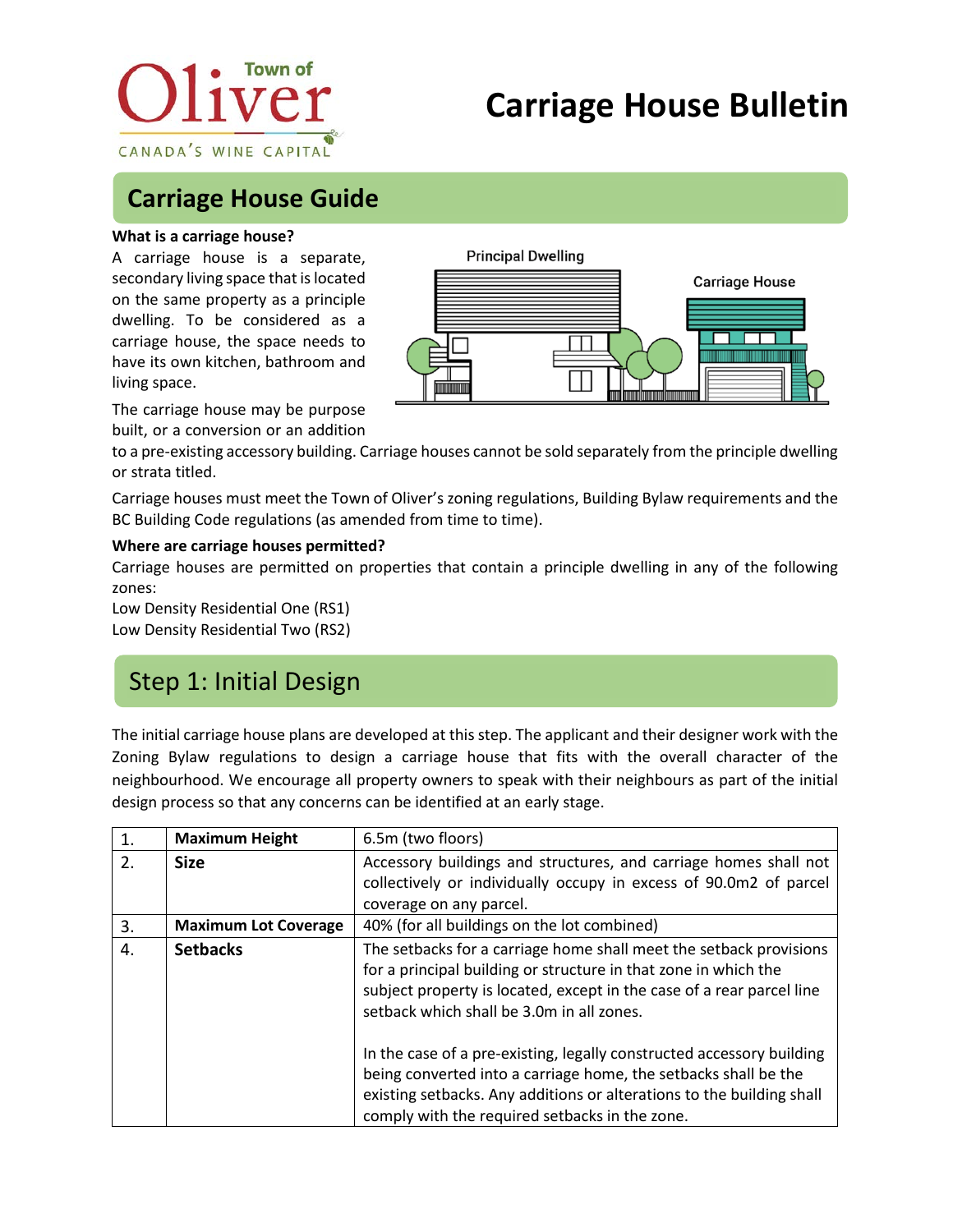| -5. | <b>Parking</b> | One (1) space in addition to the required parking spaces for the<br>principal dwelling and any required parking spaces for a home<br>occupation.                     |
|-----|----------------|----------------------------------------------------------------------------------------------------------------------------------------------------------------------|
| -6. | Limitations    | Only one (1) carriage house is permitted per property and is not<br>permitted in conjunction with a duplex, apartment, secondary suite<br>or bed and breakfast home. |



# Step 2: Pre-Application Meeting

Staff are available for pre-application meetings with applicants to help expedite the carriage house process. During this meeting, you will share your concept plans with staff who can identify any items that may need to be addressed. Contact the Development Services Department at 250-485-6250 or [planning@oliver.ca](mailto:planning@oliver.ca) to book a pre-application meeting.

# Step 3: Submit Building Permit Application

A building permit must be applied for, and issued, prior to the construction of a carriage house. Building permit applications must include sufficient information for staff to evaluate the plans against the BC Building Code requirements, building bylaw and zoning bylaw regulations.

If you are removing a structure (ie garage or shed) you will need a separate demolition permit. Approval for these permits must be obtained before any demolition or construction begins.



The Building Department will require the following documents prior to accepting a building permit application:

- A complete building permit application including:
	- o Owner's Authorization